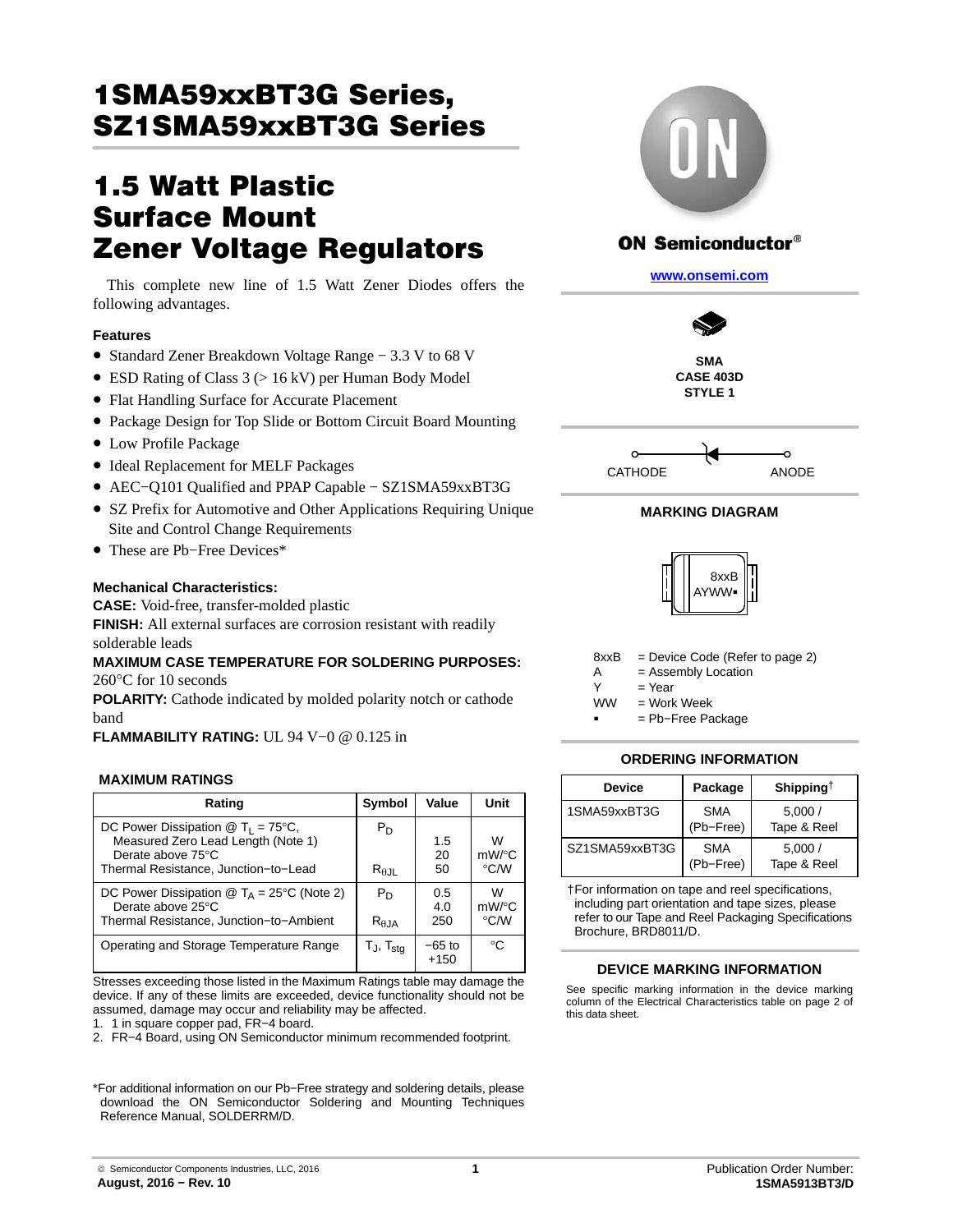## <span id="page-1-0"></span>**ELECTRICAL CHARACTERISTICS** (T<sub>A</sub> = 25°C unless

otherwise noted,  $V_F$  = 1.2 V Max.  $\textcircled{a}$  I<sub>F</sub> = 200 mA for all types)

| Symbol         | <b>Parameter</b>                          |  |  |  |  |  |
|----------------|-------------------------------------------|--|--|--|--|--|
| V <sub>7</sub> | Reverse Zener Voltage @ I <sub>7T</sub>   |  |  |  |  |  |
| Izt            | Reverse Current                           |  |  |  |  |  |
| $Z_{7T}$       | Maximum Zener Impedance $@$ $ _{7T}$      |  |  |  |  |  |
| $I_{7K}$       | <b>Reverse Current</b>                    |  |  |  |  |  |
| $Z_{ZK}$       | Maximum Zener Impedance @ I <sub>7K</sub> |  |  |  |  |  |
| l <sub>R</sub> | Reverse Leakage Current @ V <sub>R</sub>  |  |  |  |  |  |
| V <sub>R</sub> | Reverse Voltage                           |  |  |  |  |  |
| ΙF             | <b>Forward Current</b>                    |  |  |  |  |  |
| VF             | Forward Voltage @ IF                      |  |  |  |  |  |
| <b>IzM</b>     | Maximum DC Zener Current                  |  |  |  |  |  |



## **ELECTRICAL CHARACTERISTICS** (T<sub>A</sub> = 25°C unless otherwise noted, V<sub>F</sub> = 1.2 V Max. @ I<sub>F</sub> = 200 mA for all types)

|                  |                | Zener Voltage (Note 4) |            |            |                     | Zener Impedance         |          |             | <b>Leakage Current</b> |              |        |
|------------------|----------------|------------------------|------------|------------|---------------------|-------------------------|----------|-------------|------------------------|--------------|--------|
|                  | <b>Device</b>  | $VZ$ (Volts)           |            | $@I_{ZT}$  | $Z_{ZT}$ @ $I_{ZT}$ | $Z_{ZK} \otimes I_{ZK}$ |          | $I_R @ V_R$ |                        | <b>Izm</b>   |        |
| Device* (Note 3) | <b>Marking</b> | Min                    | <b>Nom</b> | <b>Max</b> | mA                  | $\Omega$                | $\Omega$ | mA          | μA                     | <b>Volts</b> | mA(dc) |
| 1SMA5913BT3G     | 813B           | 3.13                   | 3.3        | 3.47       | 113.6               | 10                      | 500      | 1.0         | 50                     | 1.0          | 455    |
| 1SMA5914BT3G     | 814B           | 3.42                   | 3.6        | 3.78       | 104.2               | 9.0                     | 500      | 1.0         | 35.5                   | 1.0          | 417    |
| 1SMA5915BT3G     | 815B           | 3.70                   | 3.9        | 4.10       | 96.1                | 7.5                     | 500      | 1.0         | 12.5                   | 1.0          | 385    |
| 1SMA5916BT3G     | 816B           | 4.08                   | 4.3        | 4.52       | 87.2                | 6.0                     | 500      | 1.0         | 2.5                    | 1.0          | 349    |
| 1SMA5917BT3G     | 817B           | 4.46                   | 4.7        | 4.94       | 79.8                | 5.0                     | 500      | 1.0         | 2.5                    | 1.5          | 319    |
| 1SMA5918BT3G     | 818B           | 4.84                   | 5.1        | 5.36       | 73.5                | 4.0                     | 350      | 1.0         | 2.5                    | 2.0          | 294    |
| 1SMA5919BT3G     | 819B           | 5.32                   | 5.6        | 5.88       | 66.9                | 2.0                     | 250      | 1.0         | 2.5                    | 3.0          | 268    |
| 1SMA5920BT3G     | 820B           | 5.89                   | 6.2        | 6.51       | 60.5                | 2.0                     | 200      | 1.0         | 2.5                    | 4.0          | 242    |
| 1SMA5921BT3G     | 821B           | 6.46                   | 6.8        | 7.14       | 55.1                | 2.5                     | 200      | 1.0         | 2.5                    | 5.2          | 221    |
| 1SMA5922BT3G     | 822B           | 7.12                   | 7.5        | 7.88       | 50                  | 3.0                     | 400      | 0.5         | 2.5                    | 6.0          | 200    |
| 1SMA5923BT3G     | 823B           | 7.79                   | 8.2        | 8.61       | 45.7                | 3.5                     | 400      | 0.5         | 2.5                    | 6.5          | 183    |
| 1SMA5924BT3G     | 824B           | 8.64                   | 9.1        | 9.56       | 41.2                | 4.0                     | 500      | 0.5         | 2.5                    | 7.0          | 165    |
| 1SMA5925BT3G     | 825B           | 9.5                    | 10         | 10.5       | 37.5                | 4.5                     | 500      | 0.25        | 2.5                    | 8.0          | 150    |
| 1SMA5926BT3G     | 826B           | 10.45                  | 11         | 11.55      | 34.1                | 5.5                     | 550      | 0.25        | 0.5                    | 8.4          | 136    |
| 1SMA5927BT3G     | 827B           | 11.4                   | 12         | 12.6       | 31.2                | 6.5                     | 550      | 0.25        | 0.5                    | 9.1          | 125    |
| 1SMA5928BT3G     | 828B           | 12.35                  | 13         | 13.65      | 28.8                | 7.0                     | 550      | 0.25        | 0.5                    | 9.9          | 115    |
| 1SMA5929BT3G     | 829B           | 14.25                  | 15         | 15.75      | 25                  | 9.0                     | 600      | 0.25        | 0.5                    | 11.4         | 100    |
| 1SMA5930BT3G     | 830B           | 15.2                   | 16         | 16.8       | 23.4                | 10                      | 600      | 0.25        | 0.5                    | 12.2         | 94     |
| 1SMA5931BT3G     | 831B           | 17.1                   | 18         | 18.9       | 20.8                | 12                      | 650      | 0.25        | 0.5                    | 13.7         | 83     |
| 1SMA5932BT3G     | 832B           | 19                     | 20         | 21         | 18.7                | 14                      | 650      | 0.25        | 0.5                    | 15.2         | 75     |
| 1SMA5933BT3G     | 833B           | 20.9                   | 22         | 23.1       | 17                  | 17.5                    | 650      | 0.25        | 0.5                    | 16.7         | 68     |
| 1SMA5934BT3G     | 834B           | 22.8                   | 24         | 25.2       | 15.6                | 19                      | 700      | 0.25        | 0.5                    | 18.2         | 63     |
| 1SMA5935BT3G     | 835B           | 25.65                  | 27         | 28.35      | 13.9                | 23                      | 700      | 0.25        | 0.5                    | 20.6         | 56     |
| 1SMA5936BT3G     | 836B           | 28.5                   | 30         | 31.5       | 12.5                | 26                      | 750      | 0.25        | 0.5                    | 22.8         | 50     |
| 1SMA5937BT3G     | 837B           | 31.35                  | 33         | 34.65      | 11.4                | 33                      | 800      | 0.25        | 0.5                    | 25.1         | 45     |
| 1SMA5938BT3G     | 838B           | 34.2                   | 36         | 37.8       | 10.4                | 38                      | 850      | 0.25        | 0.5                    | 27.4         | 42     |
| 1SMA5939BT3G     | 839B           | 37.05                  | 39         | 40.95      | 9.6                 | 45                      | 900      | 0.25        | 0.5                    | 29.7         | 38     |
| 1SMA5940BT3G     | 840B           | 40.85                  | 43         | 45.15      | 8.7                 | 53                      | 950      | 0.25        | 0.5                    | 32.7         | 35     |
| 1SMA5941BT3G     | 841B           | 44.65                  | 47         | 49.35      | 8.0                 | 67                      | 1000     | 0.25        | 0.5                    | 35.8         | 32     |
| 1SMA5942BT3G     | 842B           | 48.45                  | 51         | 53.55      | 7.3                 | 70                      | 1100     | 0.25        | 0.5                    | 38.8         | 29     |
| 1SMA5943BT3G     | 843B           | 53.2                   | 56         | 58.8       | 6.7                 | 86                      | 1300     | 0.25        | 0.5                    | 42.6         | 27     |
| 1SMA5945BT3G     | 845B           | 64.6                   | 68         | 71.4       | 5.5                 | 120                     | 1700     | 0.25        | 0.5                    | 51.7         | 22     |

3. Tolerance and Voltage Regulation Designation – The type number listed indicates a tolerance of ±5%.

4.  $V_Z$  limits are to be guaranteed at thermal equilibrium.

\* Include SZ-prefix devices where applicable.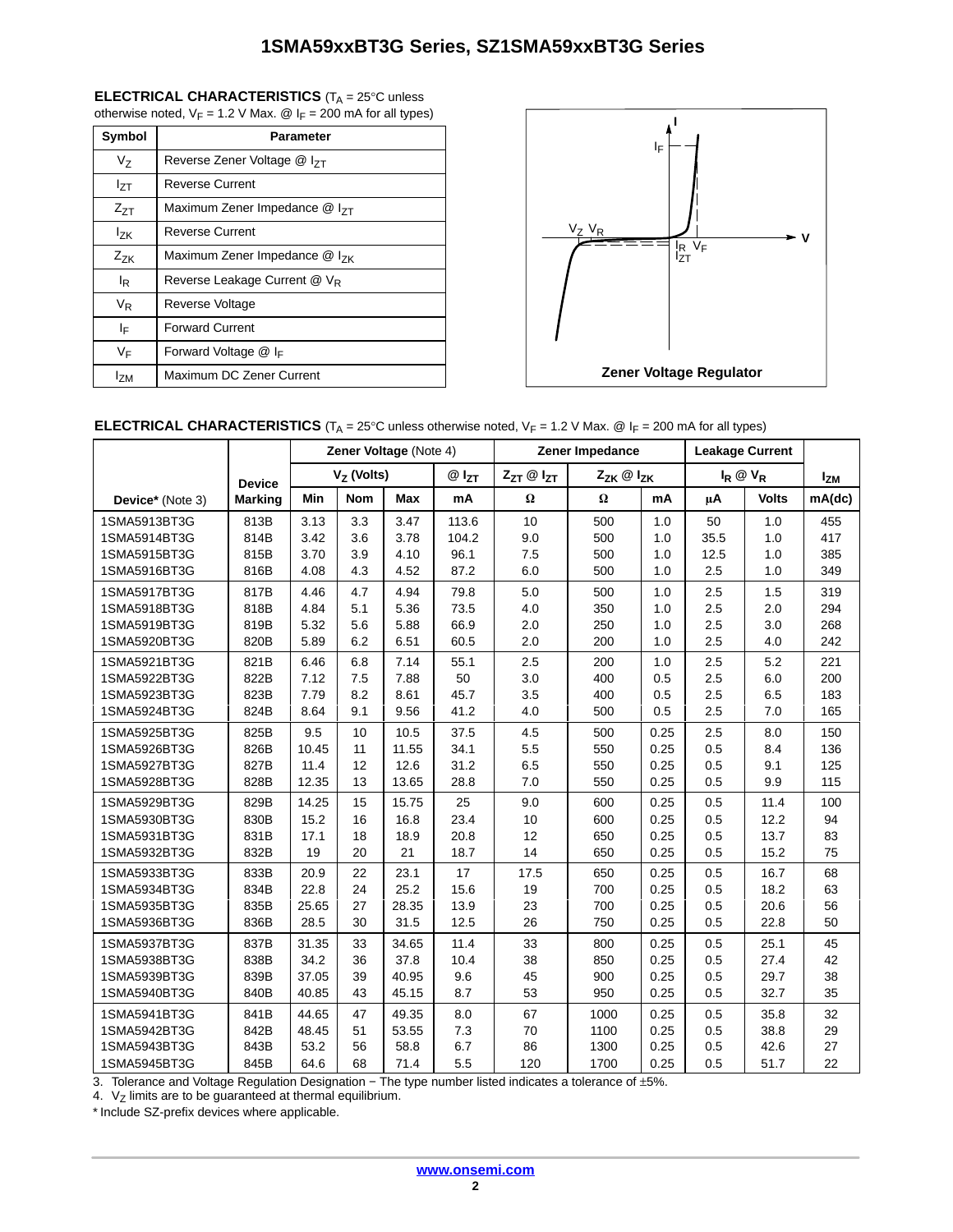RATING AND TYPICAL CHARACTERISTIC CURVES (T<sub>A</sub> = 25°C)





**Figure 5. Zener Voltage − 12 to 68 Volts Figure 6. Effect of Zener Voltage**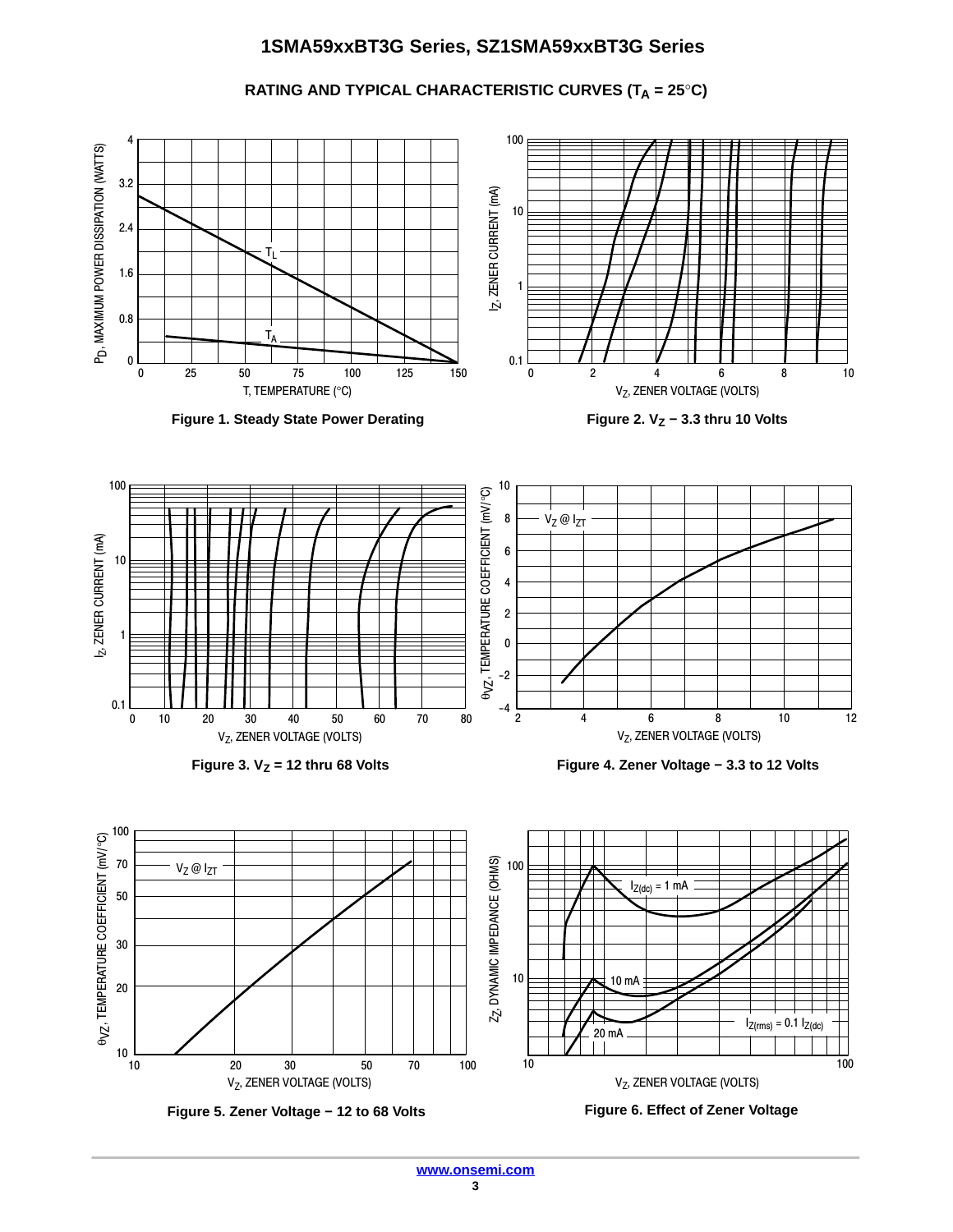**RATING AND TYPICAL CHARACTERISTIC CURVES (T<sub>A</sub> = 25°C)** 



**Figure 9. Pulse Waveform Figure 10. Pulse Waveform**